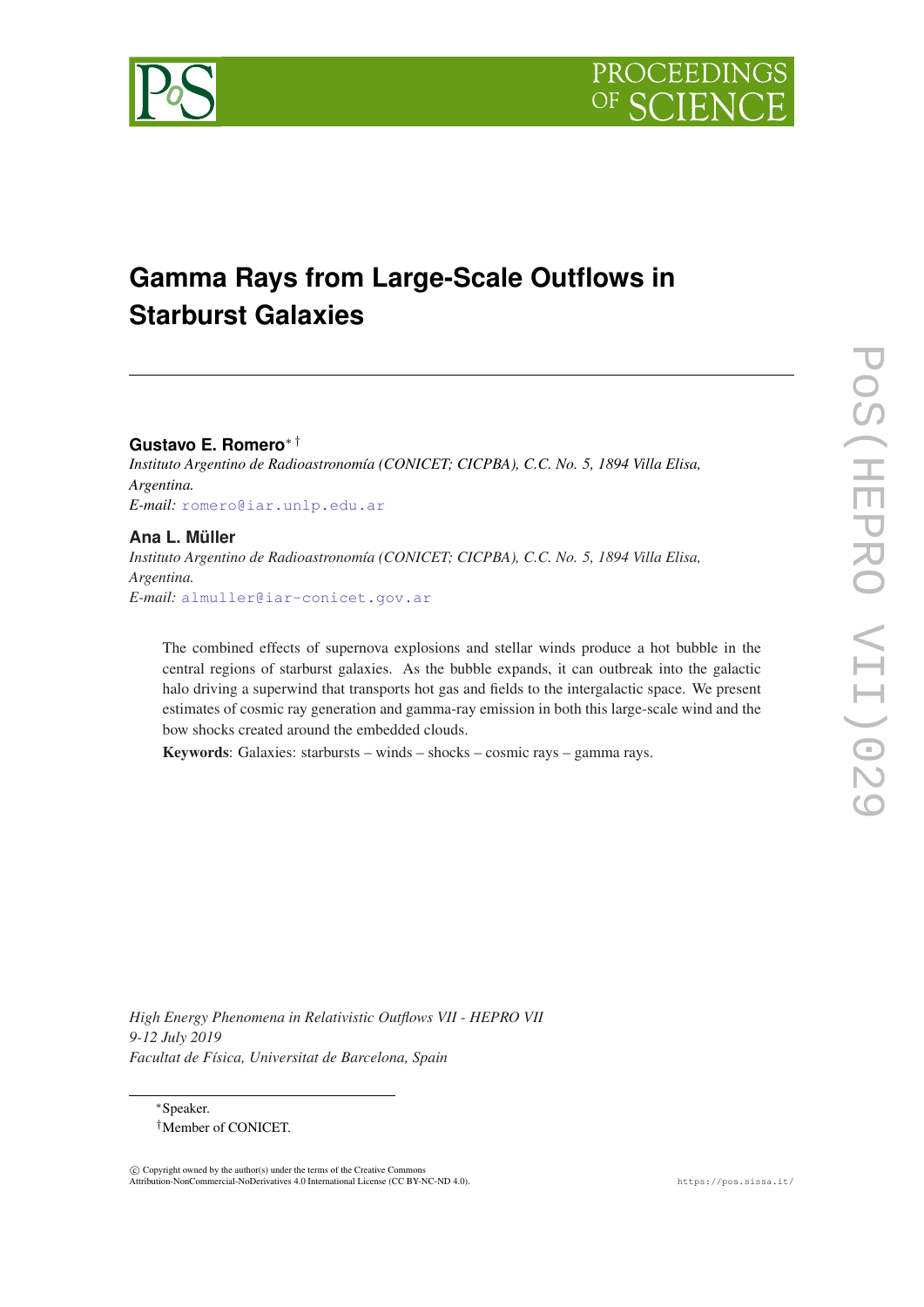#### 1. Superwinds of starburst galaxies

Starburst galaxies undergo exceptionally high rates of star formation, often associated with galactic mergers. The enhanced star formation results in a large number of massive stars with strong winds and a high rate of supernova explosions. Both, stars and supernovae, contribute to heat up the interstellar gas which emits hard X-rays. Part of the radiation is reprocessed in the interstellar dust yielding the high infrared luminosities that are characteristic of these kind of galaxies. The energy injected by supernova explosions can additionally produce strong shock waves which accelerate cosmic rays. These particles interact with the matter, magnetic, and radiation fields producing enhanced radio and gamma-ray emission from the galactic disks (see for e.g. [\[1](#page-5-0), [2](#page-5-0), [3](#page-5-0)]).

In starburst regions, the density of core-collapse supernovae is so large as for the supernova remnants to merge. The shock fronts formed in these collisions thermalize the energy released by the stellar explosions, creating a region filled with hot gas of temperature (*T*<sub>gas</sub> ∼ 10<sup>8</sup> K). The thermal energy of this matter is so high that it is unbound by the gravitational potential of the galaxy. Therefore, the hot gas expands adiabatically and escapes from the system sweeping up cooler and denser gas from the disk, driving thus a galactic superwind in which fragments of the disk are embedded [\[4\]](#page-5-0).

Superwinds are complex multiphase outflows. They are formed by cool, warm, and hot gas components, as well as by dust and magnetized relativistic plasma. Currently, the existence of superwinds is supported by numerous observations. Metals are detected in the intergalactic medium, bubbles in the outflows are measured in  $H_{\alpha}$ , and molecular lines plus X-ray diffuse emission consistent with gas at temperatures  $\sim 10^{7-8}$  K are observed above the galactic disks of several starburst galaxies (see for e.g. [[5](#page-5-0), [6\]](#page-5-0)). Since superwinds are powered by the mechanical energy of the star forming region, their main properties scale with the star formation rate (SFR). The energy  $(\dot{E})$  and mass  $(M)$  injected by the superwind, consequently, can be written as [[7](#page-5-0), [8](#page-5-0)]:

$$
\dot{E} = \varepsilon \dot{E}_* \tag{1.1}
$$

$$
\dot{M} = \dot{M}_{*} + \dot{M}_{\text{ISM}} = \beta \dot{M}_{*} \tag{1.2}
$$

$$
\dot{E}_* = 7 \times 10^{41} \left( \text{SFR} / M_\odot \text{yr}^{-1} \right) \text{ erg s}^{-1},\tag{1.3}
$$

$$
\dot{M}_{*} = 0.26 \left( \text{SFR} / M_{\odot} \text{yr}^{-1} \right) M_{\odot} \text{yr}^{-1},\tag{1.4}
$$

where  $\varepsilon$  and  $\beta$  are the thermalization parameter and the mass loading factor, respectively. The thermalization parameter accounts for the degree of thermalization of the plasma in the star forming region, whereas the mass loading factor takes into account that the superwind sweeps up not only the ejecta of the stellar winds and supernova but also interstellar material.

Since the dust and gas heated up in the starburst region emit infrared radiation, it is possible to relate the SFR with the total infrared luminosity  $(L_{\rm IR})$  in these galaxies [\[9\]](#page-5-0):

$$
\text{SFR} \approx 17 \frac{L_{\text{IR}}}{10^{11} \text{L}_{\odot}} M_{\odot} \text{ yr}^{-1}.
$$
 (1.5)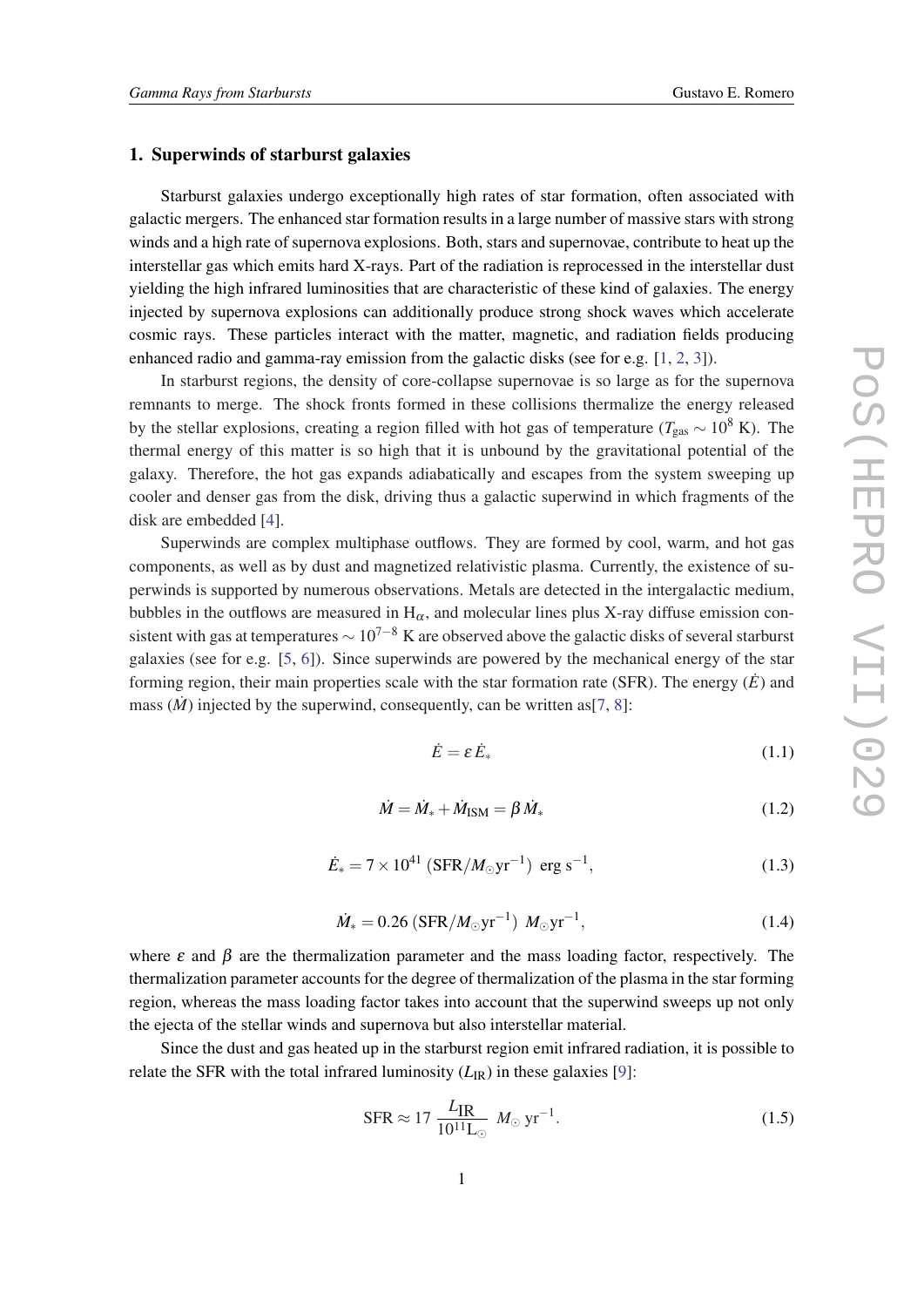Using the previous expressions, the final velocity of the superwind can be just written in terms of the thermalization and mass loading parameters [[7](#page-5-0)]:

$$
v_{\infty} = \sqrt{\frac{2 \varepsilon \dot{E}_*}{\beta \dot{M}_*}} \approx 3000 \sqrt{\frac{\varepsilon}{\beta}} \text{km s}^{-1}.
$$
 (1.6)

The collision of the fast superwinds with the cool swept-up halo and thick disk matter can develop large shock waves inside the superwind bubble (see Fig. 11 in [[6](#page-5-0)]). Radiative and slow shocks propagate forward in the direction of expansion of the bubble, whereas strong adiabatic reverse shocks propagate backwards through the superwind.

As we mentioned before, the superwind sweeps up also matter from the disk. Several simulations show that many of these fragments remain inside the wind forming 'clouds' or large 'clumps' for long periods. The interaction of the supersonic wind with these clouds develops bow shocks around the latter [\[10](#page-5-0), [11,](#page-5-0) [12\]](#page-5-0). Such bow shocks have been previously studied to explain the observed thermal radiation and the emission lines detected in halos of some starbursts (for e.g. [\[13\]](#page-5-0)). A sketch of the situation is presented in Figure 1 (adapted from Müller et al. in preparation).



Figure 1: Sketch of superwind from the starbursts and the system of shocks associated with it.

In what follows we focus on a particular starburst galaxy: the nearby southern galaxy NGC 253. This galaxy has been detected in gamma rays and has been claimed to be a source of ultra high-energy cosmic rays [[14,](#page-5-0) [15](#page-5-0)].

### 2. NGC 253 and cosmic rays

NGC 253 is the nearest starburst galaxy ( $D \sim 3$  Mpc). It is an edge-on galaxy with a star formation rate of SFR  $\sim 3 \text{ M}_{\odot} \text{ yr}^{-1}$ . Its asymmetric superwind is detected in X-rays, H<sub>α</sub>, and CO [\[6\]](#page-5-0). Non-thermal radio emission is observed from the galactic halo, revealing the presence of relativistic particles [[16\]](#page-6-0). Recently, ALMA interferometer showed that the mass loading factor of NGC 253 is very high:  $\beta \sim 12$  [\[17\]](#page-6-0). Table 1 in [[18\]](#page-6-0) presents a summary of the physical properties of NGC 253.

Motivated by the γ-ray data collected by *Fermi* satellite and H.E.S.S. in the last decade [\[14](#page-5-0), [19](#page-6-0), [20\]](#page-6-0), we revise the model first proposed by Anchordoqui et al. (1999) [[15\]](#page-5-0). In the scenario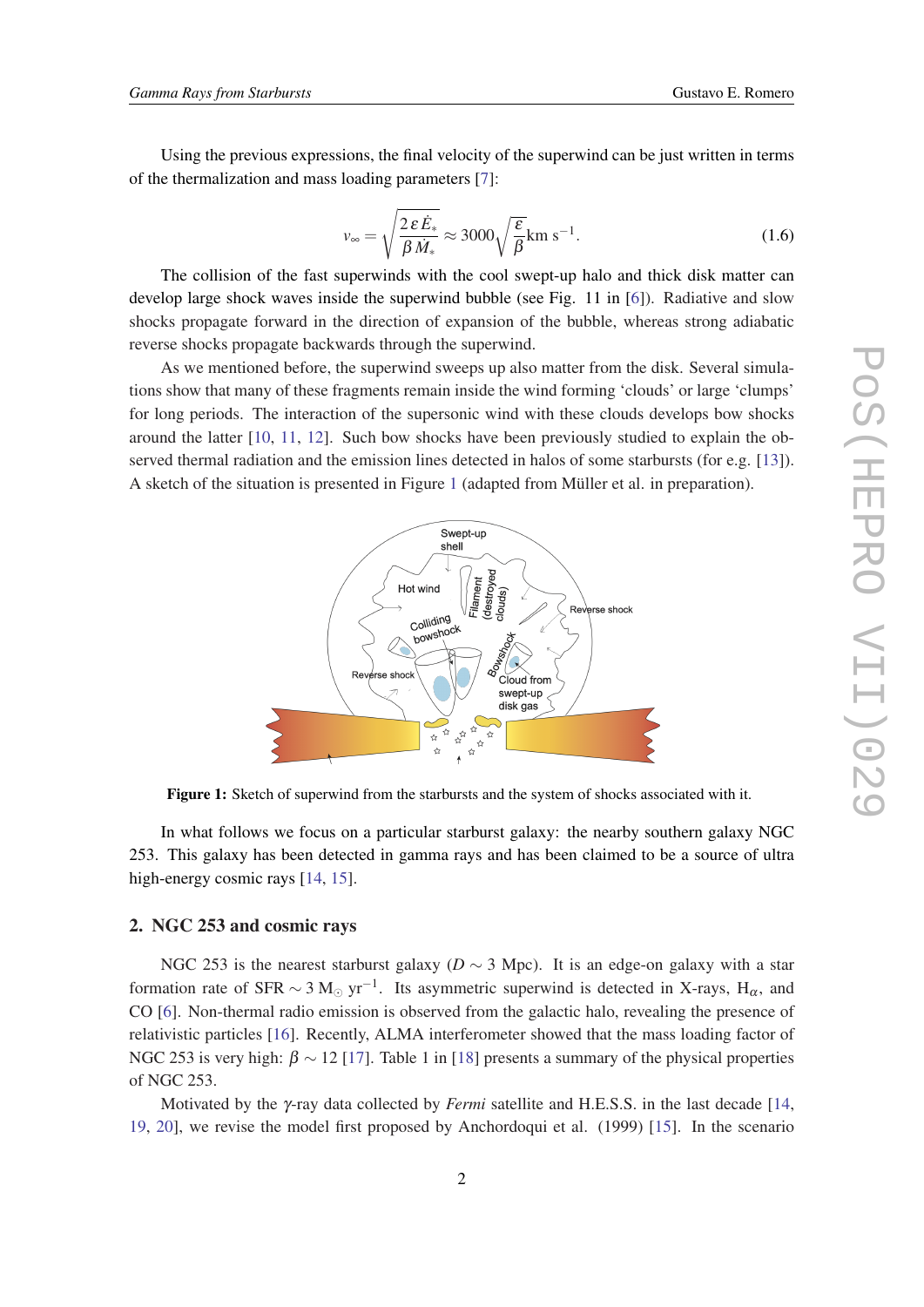presented in that work, relativistic particles are accelerated at the large-scale shocks created by the interaction of the superwind with the intergalactic medium through diffusive shock acceleration (DSA) [\[21](#page-6-0), [22](#page-6-0)]. We have investigated the nature of these shocks and found that DSA is actually only possible at the strong adiabatic reverse shock (see Appendix in [\[18](#page-6-0)]). If we assume that the diffusion occurs in the Bohm's regimen, the acceleration timescale can be calculated as [\[23,](#page-6-0) [18](#page-6-0)]:

$$
t_{\rm acc} \approx 2.1 \left(\frac{v_{\rm rev}}{1000 \,\rm km\ s^{-1}}\right)^{-2} \left(\frac{B}{\mu\mathrm{G}}\right)^{-1} \left(\frac{E}{\mathrm{GeV}}\right) \mathrm{yr},\tag{2.1}
$$

where  $v_{\text{rev}}$  is the velocity of the reverse shock and *B* is the strength of the magnetic field. In the case of NGC 253, the observations show a magnetic field value of  $\sim$  5µG in the halo [[16\]](#page-6-0).

Matching *t*<sub>acc</sub> with the lifetime of the starburst (∼ 10 Myr), the maximum energies for accelerated hadrons are found:  $E_{\text{max}} \sim 10^{16}$  eV for protons and  $\sim 4 \times 10^{17}$  eV for iron nuclei. These energies are smaller than those claimed by [\[15](#page-5-0), [24](#page-6-0)], which are based on overestimates of the shock velocity and the magnetic field, respectively. We have then obtained the particle distributions and built the spectral energy distributions (SEDs) of the associated radiation taking into the account the observational constraints given by [\[19](#page-6-0)].

#### 3. Spectral energy distributions

The resulting SEDs are shown in Fig. [2](#page-4-0) [\[18](#page-6-0)]. We conclude that a significant (of about  $\sim$ 50%) part of the total γ-ray radiation observed from this source can be explained by proton-proton inelastic collisions in the superwind.

On the other hand, we have also studied the possibility of accelerating particles at the bow shocks around the fragments of disk inside the superwind (Müller et al. in preparation). The maximum energies reached by the particles in this scenario are smaller than those obtained for the large-scale shocks in the superwind bubble. We explore the parameter space generating with several different models. As a result we found that the γ-ray luminosity is high enough to allow the detection of some bow shocks as point-like sources with the forthcoming Cherenkov Telescope Array (see Fig. [3](#page-4-0)). We also found that these bows shocks can be point-like X-ray sources for current X-ray instruments. Several of such sources have been actually observed in the halo of both NGC 253 and the similar galaxy M82 (e.g. ref. [\[25](#page-6-0)]).

# 4. Conclusions

We can conclude that:

• NGC 253 and other similar starburst galaxies are sources of cosmic rays below the ankle of the cosmic ray spectrum. If cosmic rays of higher energies are produced in these objects, as suggested by recent results indicating a high-metallicity content towards the end of the cosmic ray spectrum and some positional correlations, then such particles should be accelerated not at the superwind, but in the inner source (putative black hole at the center of the galaxy) or by gamma-ray bursts/magnetars in the disk.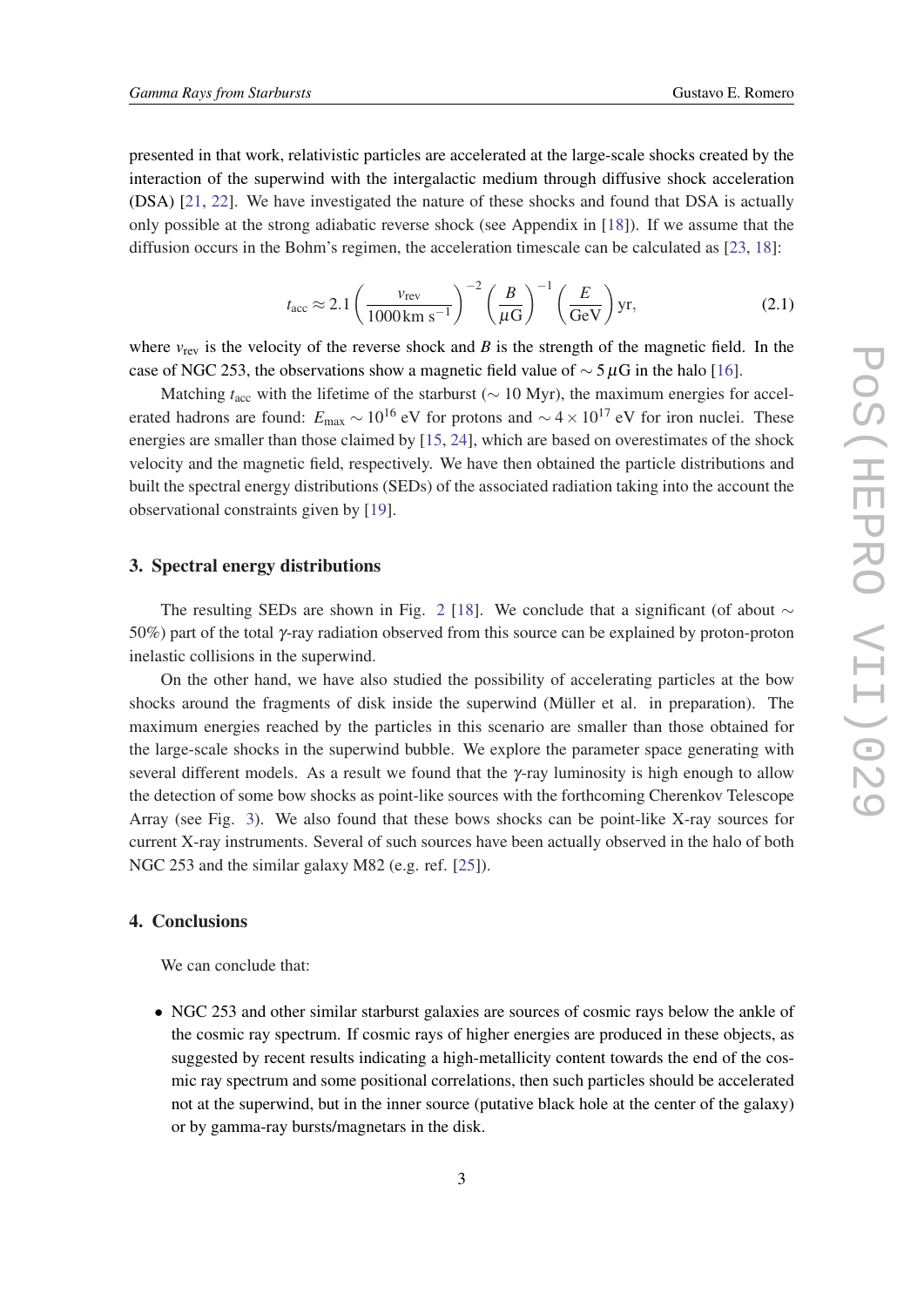<span id="page-4-0"></span>

Figure 2: SED for non-thermal emission from the reverse shock starburst superwinds produced by synchrotron, inverse Compton and proton-proton inelastic collisions. The dashed lines indicate the upper and lower limits imposed by *Fermi* satellite and HESS observatory; see ref. [[18\]](#page-6-0).



Figure 3: Preliminary SED for non-thermal emission from a bow shock in the superwind of the starburst NGC 253. The radiation is produced by synchrotron, inverse Compton, and proton-proton inelastic collisions.

- We estimate that γ rays up to  $\sim 10^{15}$  eV are accelerated inside the halos of starburst galaxies. This emission can be as important as the emission from the disk, but reaching higher energies
- Discrete γ-ray sources should exist in the halo of starbursts because of the interaction of the superwind with fragments of disk. Some X-ray sources in the halo might be associated with such phenomenon as well.

All this shows that starburst galaxies are complex very high-energy sources that deserve thorough investigation in the light of multi-wavelength observations in order to clarify the true nature of the various physical processes occurring in them.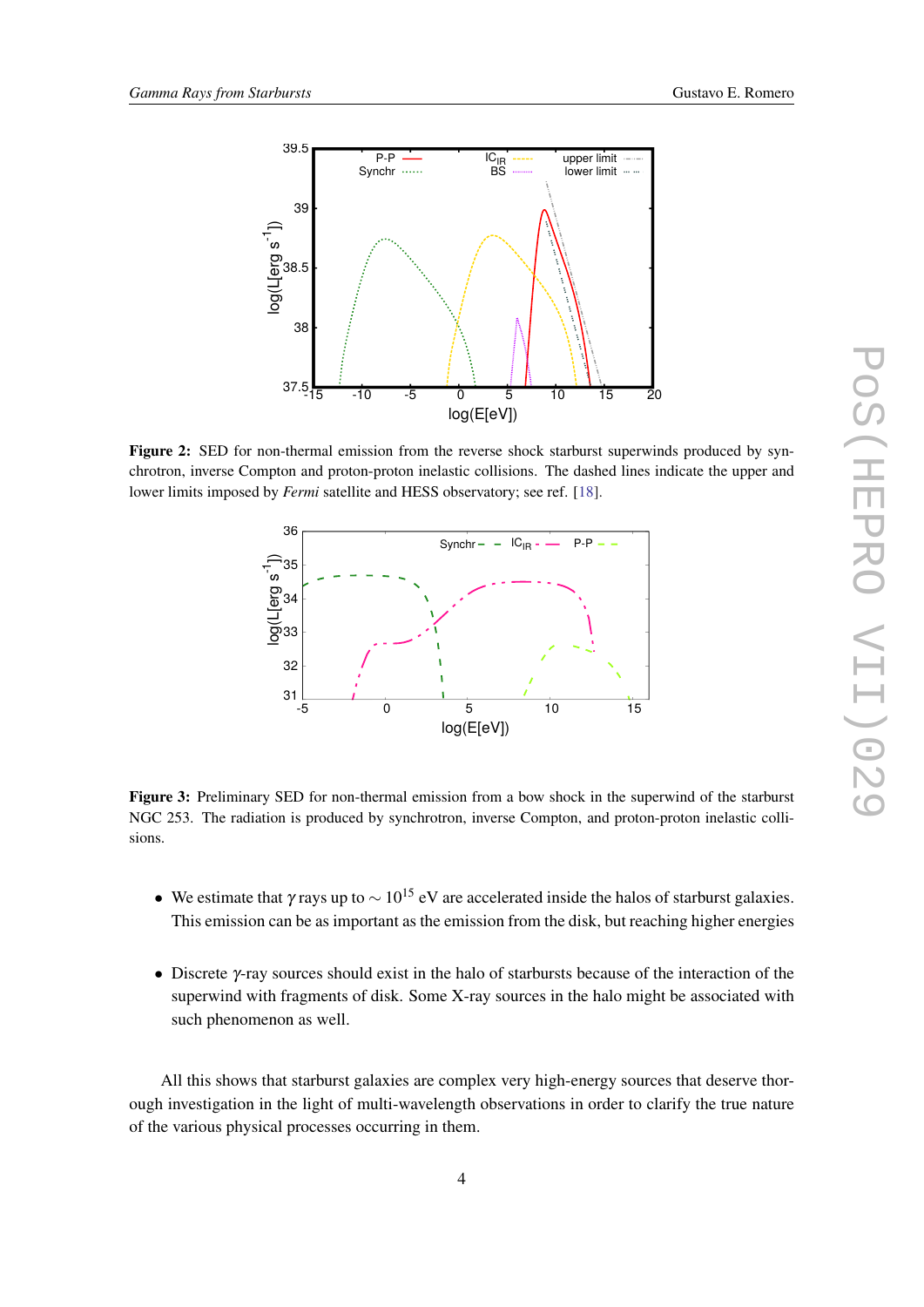#### <span id="page-5-0"></span>Acknowledgements

This work was supported by the Argentine agency CONICET (PIP 2014-00338) and the Spanish Ministerio de Econmía y Competitividad (MINECO/FEDER, UE) under grant AYA2016- 76012-C3-1-P.

#### References

- [1] T. A. D. Paglione, A. P. Marscher, J. M. Jackson and D. L. Bertsch, *Diffuse Gamma-Ray Emission from the Starburst Galaxy NGC 253*, *[Astrophys. J.](https://doi.org/10.1086/176969)* 460 (1996) 295.
- [2] G. E. Romero, D. F. Torres, M. M. K. Bernado and I. F. Mirabel, *Hadronic gamma-ray emission from windy microquasars*, *[Astron. Astrophys.](https://doi.org/10.1051/0004-6361:20031314-1)* 410 (2003) L1 [[astro-ph/0309123](https://arxiv.org/abs/astro-ph/0309123)].
- [3] D. F. Torres, E. Domingo-Santamaria and G. E. Romero, *High-energy gamma-rays from stellar associations*, *[Astrophys. J.](https://doi.org/10.1086/381803)* 601 (2004) L75 [[astro-ph/0312128](https://arxiv.org/abs/astro-ph/0312128)].
- [4] R. A. Chevalier and A. W. Clegg, *Wind from a starburst galaxy nucleus*, *Nature* 317 [\(1985\) 44](https://doi.org/10.1038/317044a0).
- [5] M. D. Lehnert, T. M. Heckman and K. A. Weaver, *Very extended x-ray and h-alpha emission in m82: implications for the superwind phenomenon*, *[Astrophys. J.](https://doi.org/10.1086/307762)* 523 (1999) 575 [[astro-ph/9904227](https://arxiv.org/abs/astro-ph/9904227)].
- [6] D. K. Strickland, T. M. Heckman, K. A. Weaver, C. G. Hoopes and M. Dahlem, *Chandra observations of ngc 253. 2. On the origin of diffuse x-ray emission in the halos of starburst galaxies*, *[Astrophys. J.](https://doi.org/10.1086/338889)* 568 (2002) 689 [[astro-ph/0111511](https://arxiv.org/abs/astro-ph/0111511)].
- [7] S. Veilleux, G. Cecil and J. Bland-Hawthorn, *Galactic winds*, *[Ann. Rev. Astron. Astrophys.](https://doi.org/10.1146/annurev.astro.43.072103.150610)* 43 (2005) [769](https://doi.org/10.1146/annurev.astro.43.072103.150610) [[astro-ph/0504435](https://arxiv.org/abs/astro-ph/0504435)].
- [8] R. Tanner, G. Cecil and F. Heitsch, *Scaling relations of starburst-driven galactic winds*, *[Astrophys. J.](https://doi.org/10.3847/1538-4357/aa78a8)* 843 [\(2017\) 137.](https://doi.org/10.3847/1538-4357/aa78a8)
- [9] R. C. Kennicutt, Jr., *Star formation in galaxies along the Hubble sequence*, *[Ann. Rev. Astron.](https://doi.org/10.1146/annurev.astro.36.1.189) Astrophys.* 36 [\(1998\) 189](https://doi.org/10.1146/annurev.astro.36.1.189) [[astro-ph/9807187](https://arxiv.org/abs/astro-ph/9807187)].
- [10] J. L. Cooper, G. V. Bicknell, R. S. Sutherland and J. Bland-Hawthorn, *Three-Dimensional Simulations of a Starburst-Driven Galactic Wind*, *[Astrophys. J.](https://doi.org/10.1007/s10509-007-9526-4)* (2007) [[0710.5437](https://arxiv.org/abs/0710.5437)].
- [11] J. L. Cooper, G. V. Bicknell, R. S. Sutherland and J. Bland-Hawthorn, *Starburst-driven galactic winds: Filament formation and emission processes*, *[Astrophys. J.](https://doi.org/10.1088/0004-637x/703/1/330)* 703 (2009) 330.
- [12] M. Sparre, C. Pfrommer and M. Vogelsberger, *The physics of multiphase gas flows: fragmentation of a radiatively cooling gas cloud in a hot wind*, *[Mon. Not. Roy. Astron. Soc.](https://doi.org/10.1093/mnras/sty3063)* 482 (2019) 5401 [[1807.07971](https://arxiv.org/abs/1807.07971)].
- [13] A. Marcolini, D. K. Strickland, A. D'Ercole, T. M. Heckman and C. G. Hoopes, *The Dynamics and high-energy emission of conductive gas clouds in supernova-driven galactic superwinds*, *[Mon. Not.](https://doi.org/10.1111/j.1365-2966.2005.09343.x) [Roy. Astron. Soc.](https://doi.org/10.1111/j.1365-2966.2005.09343.x)* 362 (2005) 626 [[astro-ph/0506645](https://arxiv.org/abs/astro-ph/0506645)].
- [14] M. Ackermann, M. Ajello, A. Allafort, L. Baldini, J. Ballet, D. Bastieri et al., *Gev observations of star-forming galaxies with the Fermi large area telescope*, *[Astrophys. J.](https://doi.org/10.1088/0004-637x/755/2/164)* 755 (2012) 164.
- [15] L. A. Anchordoqui, G. E. Romero and J. A. Combi, *Heavy nuclei at the end of the cosmic ray spectrum?*, *Phys. Rev.* D60 [\(1999\) 103001](https://doi.org/10.1103/PhysRevD.60.103001) [[astro-ph/9903145](https://arxiv.org/abs/astro-ph/9903145)].